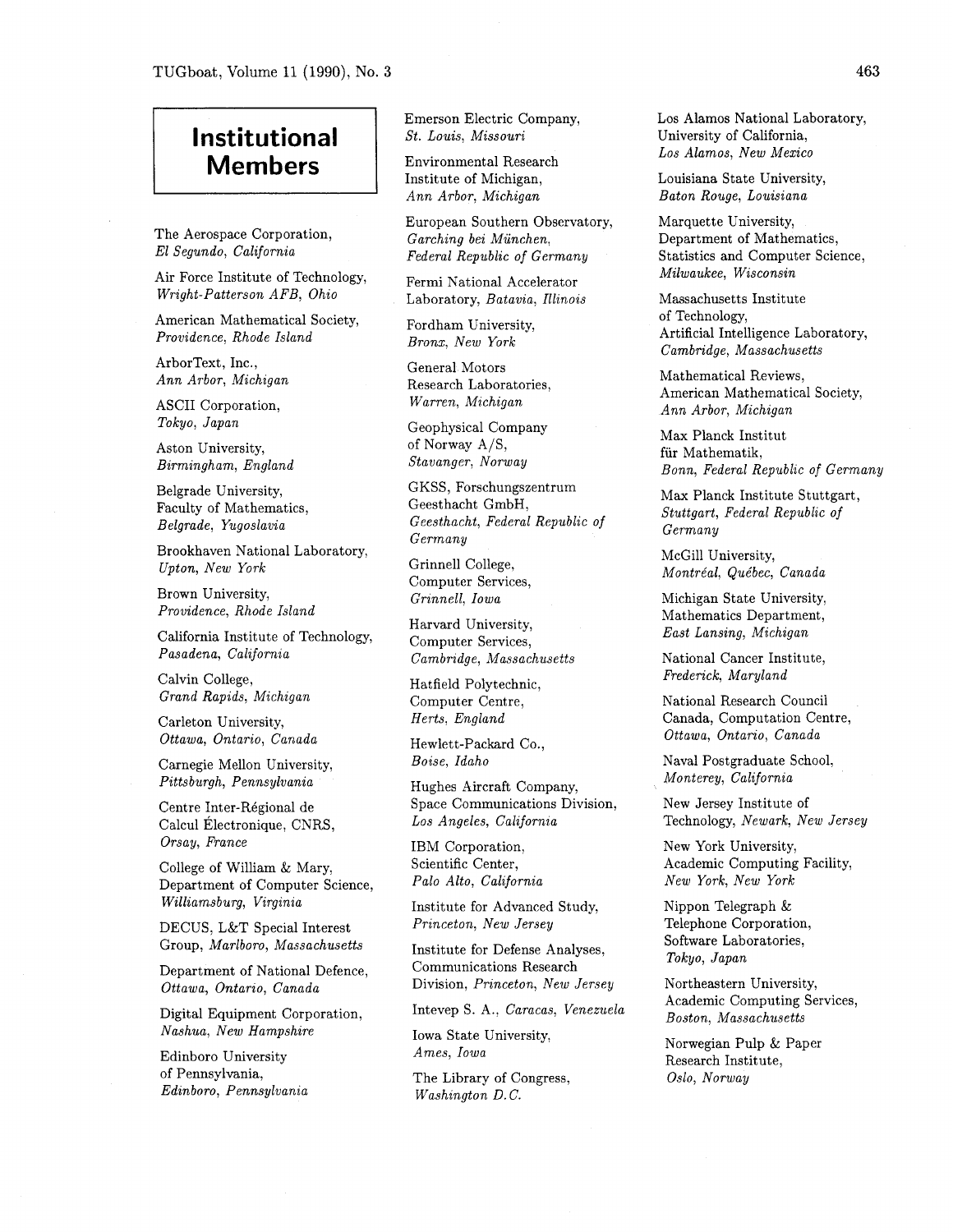Pennsylvania State University, Computation Center, University Park, Pennsylvania

Personal TEX, Incorporated, Mill Valley, California

Princeton University, Princeton, New Jersey

Promis Systems Corporation, Toronto, Ontario, Canada

Peter Isaacson Publications, Victoria, Australia

Purdue University, West Lafayette, Indiana

Queens College, Flushing, New York

RE/SPEC, Inc., Rapid City, South Dakota

Rice University, Department of Computer Science, Houston, Texas

Rogaland University, Stavanger, Norway

Ruhr Universitat Bochum, Rechenzentrum, Bochum, Federal Republic of Germany

Rutgers University, Hill Center, Piscataway, New Jersey

St. Albans School, Mount St. Alban, Washington, D. C.

Sandia National Laboratories, Albuquerque, New Mexico

SAS Institute, Cary, North Carolina

I. P. Sharp Associates, Palo Alto, California

Smithsonian Astrophysical Observatory, Computation Facility, Cambridge, Massachusetts

Software Research Associates, Tokyo, Japan

Sony Corporation, Atsugi, Japan

Space Telescope Science Institute, Baltimore, Maryland

Springer-Verlag, Heidelberg, Federal Republic of Germany

Stanford Linear Accelerator Center (SLAC), Stanford, California

Stanford University, Computer Science Department, Stanford, California

Stefan Ram, Programming and Trade, Berlin, Federal Republic of Germany

Syracuse University, Syracuse, New York

Talaris Systems, Inc., San Diego, California

TECOGRAF Software, Milan, Italy

Texas A & M University, Department of Computer Science, College Station, Texas

Texcel, Oslo, Norway

TRW, Inc., Redondo Beach, California

Tufts University, Medford, Massachusetts

TV Guide, Radnor, Pennsylvania

TYX Corporation, Reston, Virginia

UNI-C, Aarhus, Denmark

Universidad Sevilla, Sevilla, Spain

Universidade de Coimbra, Coimbra, Portugal

Università degli Studi Milano, Istituto di Cibernetica, Milan, Italy

University College, Cork, Ireland

University of Alabama, Tuscaloosa, Alabama

University of British Columbia, Computing Centre, Vancouver, British Columbia, Canada

University of British Columbia, Mathematics Department, Vancouver, British Columbia, Canada

University of Calgary, Calgary, Alberta, Canada University of California, Division of Library Automation, Oakland, California

University of California, Berkeley, Computer Science Division, Berkeley, California

University of California, Berkeley, Space Astrophysics Group, Berkeley, California

University of California, Irvine, Department of Mathematics, Irvine, California

University of California, Irvine, Information & Computer Science, Irvine, California

University of California, Los Angeles, Computer Science Department Archives, Los Angeles, California

University of California, San Diego, La Jolla, California

University of Canterbury, Christchurch, New Zealand

University of Chicago, Computing Organizations, Chicago, Illinois

University of Chicago, Chicago, Illinois

University of Crete, Institute of Computer Science, Heraklio, Crete, Greece

University of Delaware, Newark, Delaware

University of Exeter, Computer Unit, Exeter, Devon, England

University of Glasgow, Department of Computing Science, Glasgow, Scotland

University of Groningen, Groningen, The Netherlands

University of Illinois at Chicago, Computer Center, Chicago, Illinois

University of Kansas, Academic Computing Services, Lawrence, Kansas

University of Maryland, Department of Computer Science, College Park, Maryland